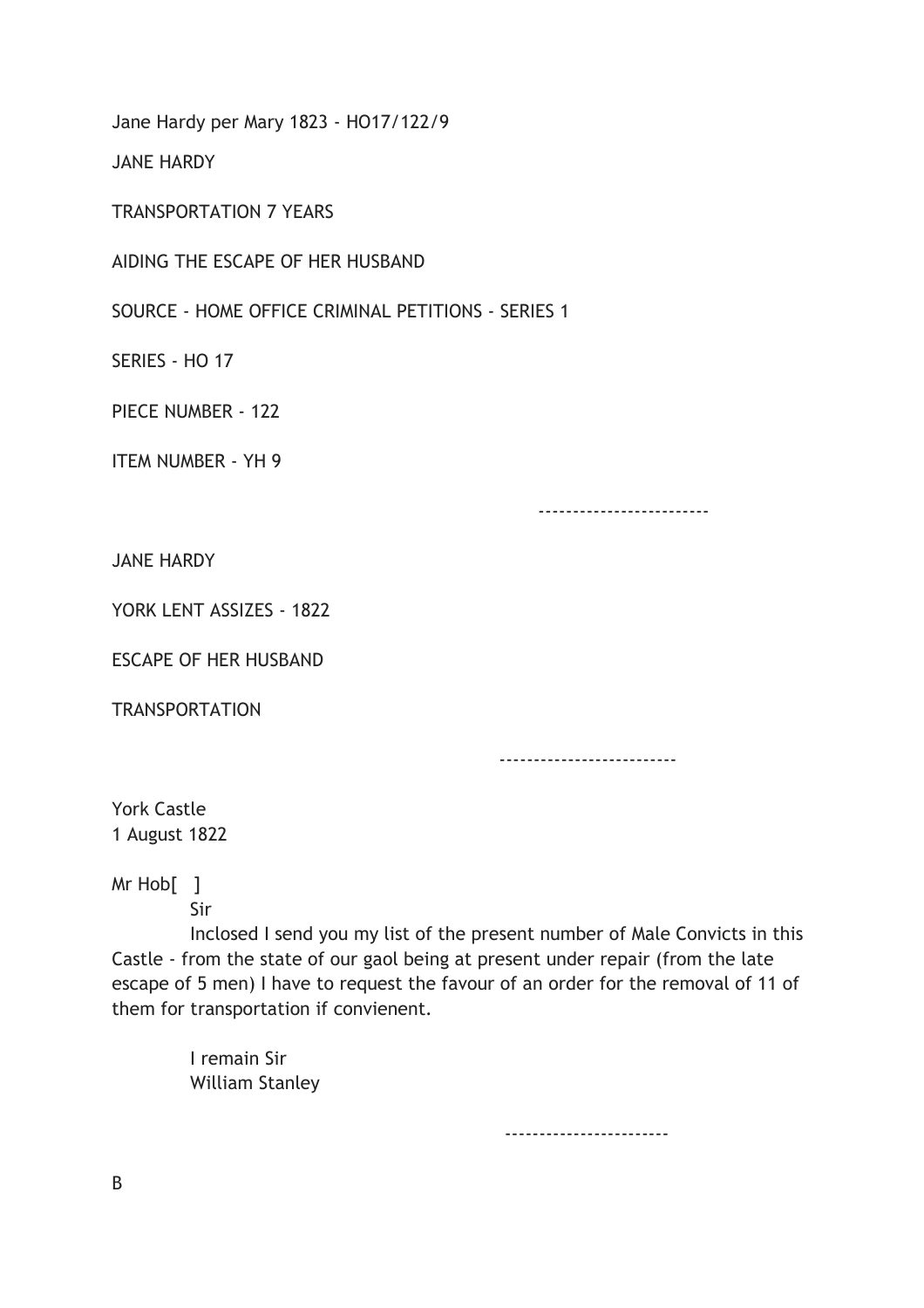I beg leave to inform you that at this assizes JANE HARDY - [August] 26 - the wife of JOHN HARDY a convict onboard the BELLEROPHAN Sheerness for transportation for LIFE - was transported for 7 years, upon her own confession and afterwards strongly and earnestly solitited Mr Baron Wood to pass that sentence upon her in the hopes of going to the same place where her husband may hereafter be removed - the offence was for bringing and delivering unto her said husband STEEL SAWS and FILES in order to facilitate the escape of her said husband - she hopes she be forwarded in the next removal of females, if it should meet the appreciation of the Secretary of State Peel - she is a fine stout woman and healthy person and she has no family.

W Stanley

-----------------------------

JANE HARDY to go to the Penitentiary

----------------------------

To the Right Honourable Robert Peel - His Majesty's Secretary for the Home Department

The Humble Petition of JANE HARDY

Sheweth,

 That your Petitioner is now a prisoner in His Majesty's Gaol the Castle of York in the county of York being convicted at the last Assizes for the said county of a felony by your Petitioner committed within the said county and having been sentenced for seven years transportation beyond the Seas

 Your petitioner most humbly prays your Honor will order that she may be so sent abroad along with the other female convicts who are now in the Castle of York under order to be delivered onboard His Majesty'sShip LORD SIDMOUTH lying off Woolwich.

 Your petitioner humbly begs to suggest to your Honor that she expressed her earnest wish to the Learned Judge (Mr Baron Wood) before whom your petitioner was tried to be sent abourd and in consequence of such request His Lordship sentenced your petitioner accordingly.

 And your petitioner believes that the Governor of the Castle of York would have received an order to convey your petitioner along with the convicts aforsaid but the Clerk of Assizes not having made a return to your Honor of your petitioners case is in your petitioners opinion the sole reason why she had not been ordered from hence.

 Your petitioner humbly begs to submit her reason for being desvious to go abroad which is that her husband JOHN HARDY is now onboard His Majesty's Ship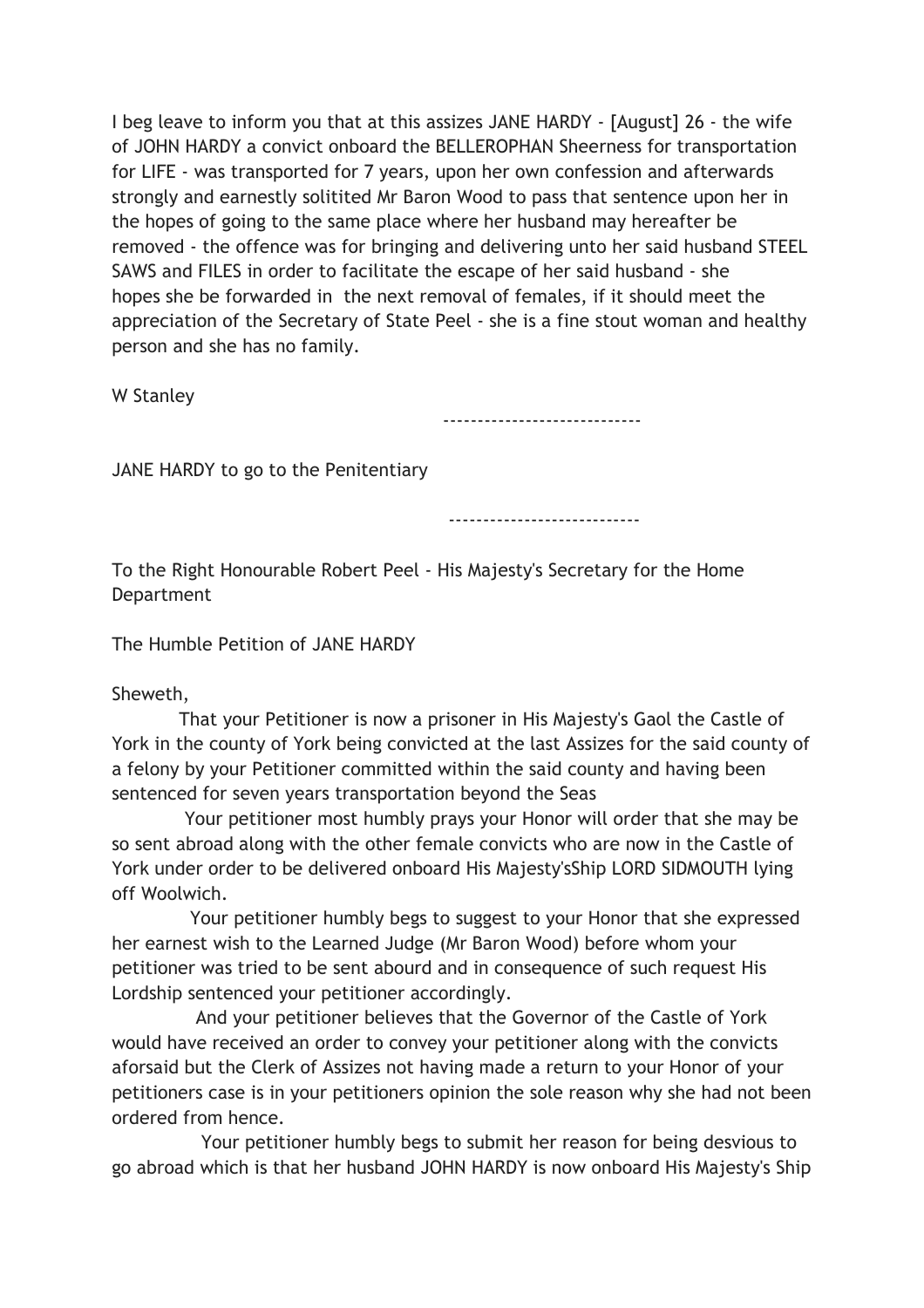BELLEROPHEN off Sheerness under sentence of transportation for LIFE asnd your petitioner having expressed to the Learned Judge her love and affectiopnm towards her said husband and her sincere wish and desire to share in his fate caused her Lordship to pass the sentence he was pleased to do (Not so, See Baron Wood's letter to Mr Capper)

Your petitioner therefore most humbly prays your honor will be please to order and direct that she may be sent abroad accordingly

And your petitioner will ever pray

JANE HARDY her mark

-------------------------

Carlisle 17 August 1822

Sir,

 Mr [Newstead] has shewn me your letter of the 13th instant to JANE HARDY the wife of JOHN HARDY a convict under sentence of transportation for LIFE and which JANE HARDY was convicted before me as the last Assizes of York for conveying tools and instruments to her husband to enable him to escape out of prison and sentenced for transportation for 7 years according to the statute. You say Mr Peel of opinion it would be very dangerous in point of example of this woman by committing the crime of attempting her husband to escape should obtain her object of accompanying her husband to New South Wales, he has therefor declined her to be removed to the Pentitentiary at Milbank in lieu of transportation which will soon be asked upon unless any further representation should be made that may induce him to alter his decision. It must be admitted that there is great weight on Mr peel's opinion and the principle of which he founded it - I wish only to suggest whether this particular case there would be any im{ ] ty in suffering the original sentence upon this woman to be carryed into effect. Its original object was not to accompany her husband to New Soputh Wales but that he kight escape and not be sent there at all  $\begin{bmatrix} 1 \\ 1 \end{bmatrix}$  ily] believe that had not the least  $\begin{bmatrix} 1 \\ 1 \end{bmatrix}$  what punishment she was subjecting herself to by the [ ] she did at the time she did it. The statute has presented a definate punishment of transportation for 7 years and the Judge has no disrection to vary it. When I passed the sentence upon her she thanked me as she wished to go with her husband - I was pleased with her [conjecal] affection and fidelity every body in Court seemed yo manefest the same feeling - she was a very decent well behaved woman and the gaoler informed me she had behaved very well sinceshe had been in prison. I was very gald the Law complelled me to gratify the womans wishes and I must own that from her good conduct and demeanour  $\begin{bmatrix} 1 & 1 \\ 1 & 2 \end{bmatrix}$  a wish that she should go with her husband. I wish to submit to Mr Peel's Court whether it would not be better in Point of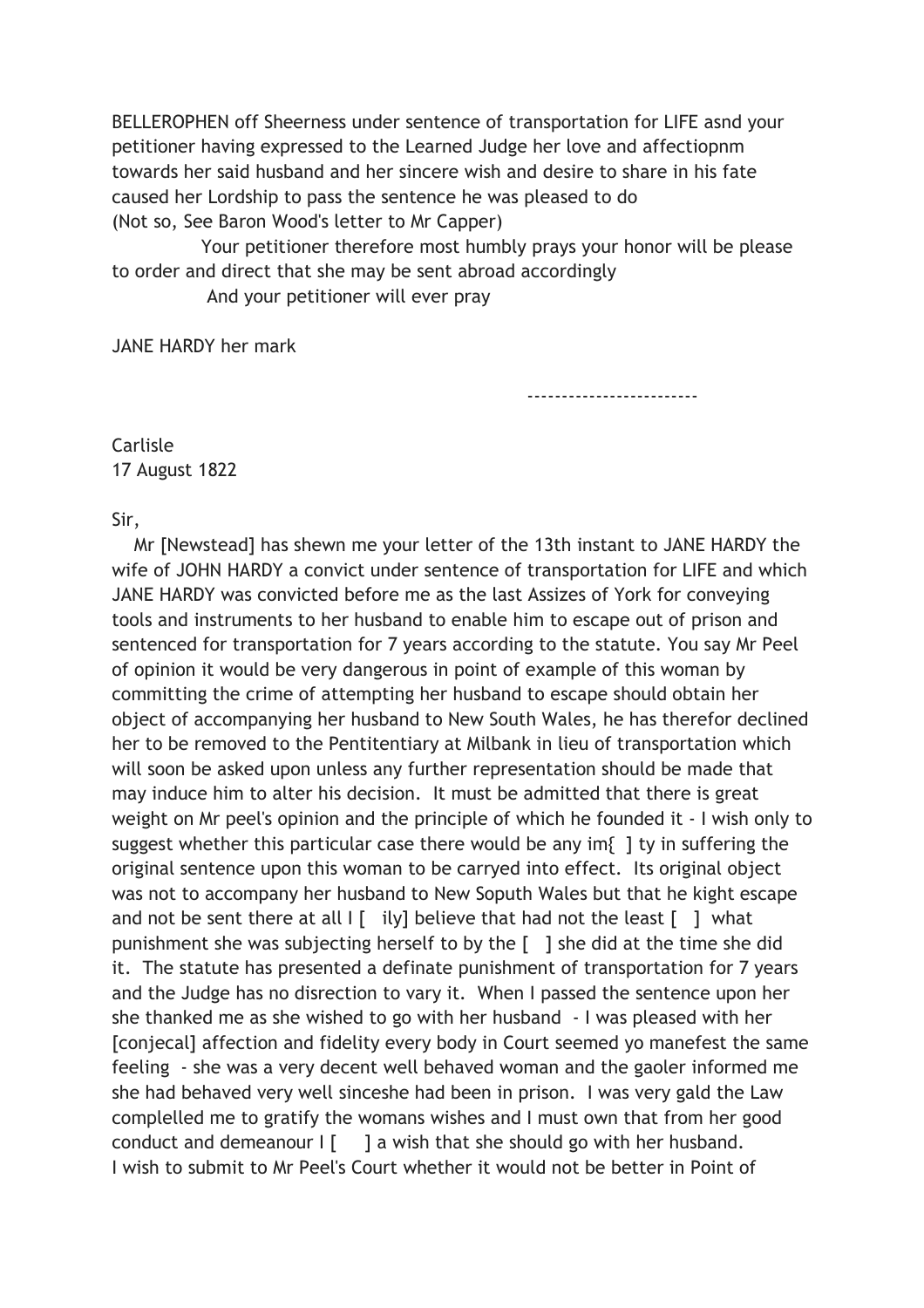Public policy to send her out of the country with her husband than to separate them and after confering her awhile in the Penitentiary turning her out into the worldwhere she may take to bad courses.

I am Sir Your most obedient servant George Wood

Moor Grange Near Bansley 6 September 1822

## Sir,

 I have received your letter at this place in relation to JANE HARDY. The principle on what Mr Secretary Peel judges on the checking and discouraging that which may have a temdancy to in duce the commission of crime, it must be admitted is a just one, you say he is quite ready to act upon an acommendation which I having all the circumstances within my knowledge MAY think it right to make - I am inclined under all the communications of her particulars can so reiterate my acommendation at the same time . I must own a human feeling for the poor [ ] weighs much with me. I do not exactly recolect what I wrote before on this occassion .

 The sentence of transportation is the only sentence I could pass under the List of Parliment which includes the felony - I thought also it would be better to send her out of the country with or to her husband, that to have her hopeless [ ] here when she might take to bad courses - I have now no Law Books with me on this [ ] situation to refresh my memory by that I cannot say whether any or what commutation of punishment could be substituted in place of transportation.

I have the honour to be Sir your most obedient humble servant Geo. Wood

-----------------------

Whitehall 13th August 1822

Sir,

I have to acknowledge the receipt of your letter of the 8th instant [ ] to JANE HARDY the wife of JOHN HARDY a convict under sentence of transpotation for LIFE.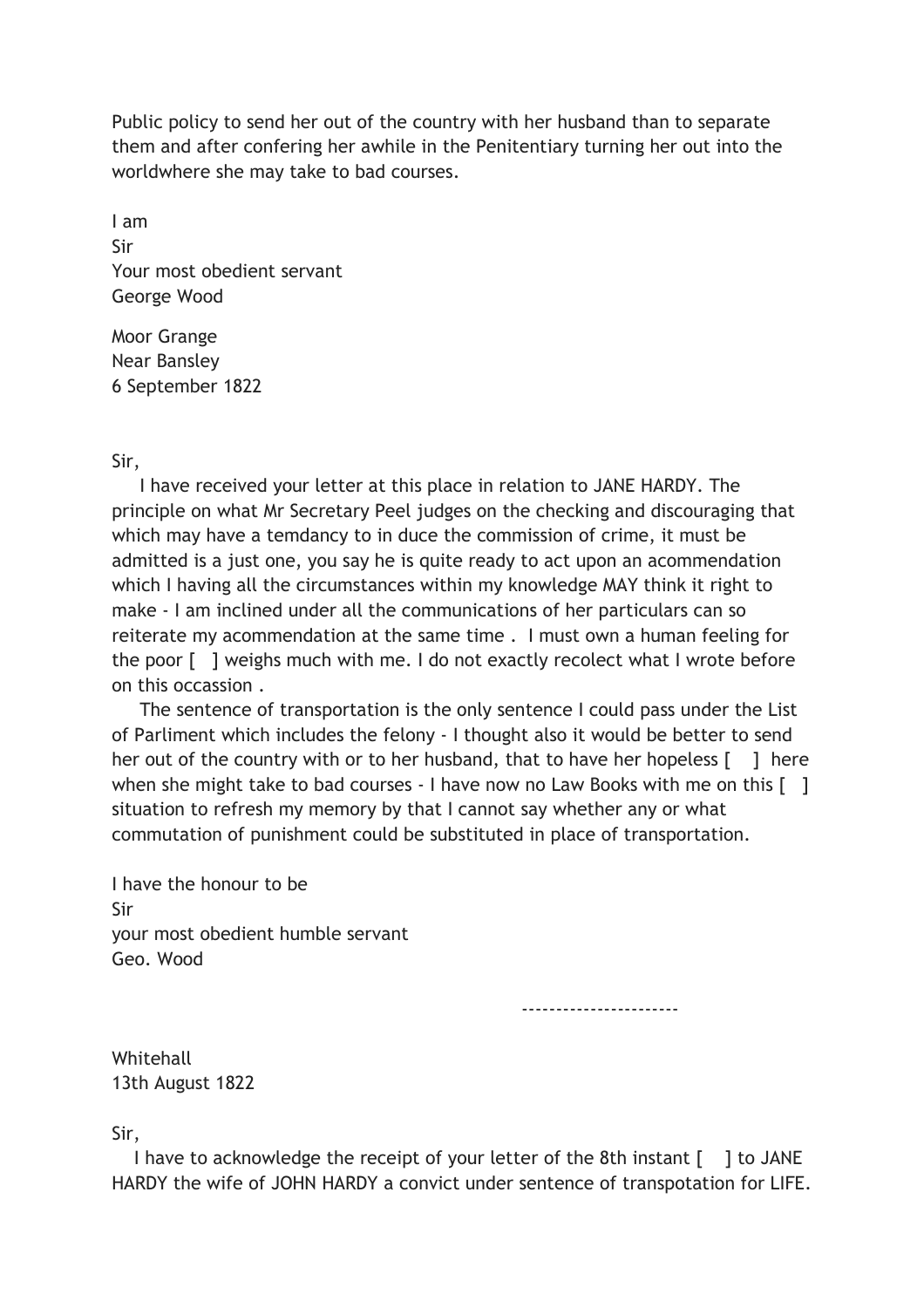The Prisoner JOHN HARDY will shortly proceed to New South Wales pursuant to his sentence, but Mr Peel upon considering their case HARDY was of opinion that the object which she had contemplated by attempting her husbands escape from gaol ought not to be accomplished by her [ ] which would be in effect be so, if she should be allowed to proceed to join her husband at New South Wales. Mr Peel therefor directed JANE HARDY to be removed to the Penitentiary at Millbank in lieu of transportationwhich will soon be acted upon, unless any further representation should be made that may induce him to alter that decision

I am Sir You most obedient humbly servant J Capper.

--------------------------

Newcastle 8 August 1822

## Sir,

 JANE HARDY aged 29 the wife of JOHN HARDY was convicted before Mr Baron Wood at the late assizes hold for the County of York of [ ] conveying files and saws being instruments into His Majesty's Gaol the Castle of York proper to facilitate the escape of prisoner and delivering the same to the said JOHN HARDY being a prisoner in the said gaol at that time under sentence of DEATH with felonous intent to and [ ] him to escape out of the said gaol and she considered the judgement of the Court  $\begin{bmatrix} 1 & 0 \end{bmatrix}$  by the Statute  $\begin{bmatrix} 1 & 1 \end{bmatrix}$  to be transported beyond the seas for the term of seven years - JOHN HARDY her husband is on onboard the BELLEROPHAN Hulk at Sheerness having received His Majesty's pardon on [ ] of being transported beyond the seas but I am not certain for what term. Their Lordship is [ ing] of being informed whether it is intended that JOHN HARDY is to be sent to Botany Bay or not and whether of he is it is certain that his wife will either be sent with him or to him afterwards in pursuance of the above mentioned sentence in order that in case she will not be so sent out she may be recommended for some mitigation of her sentence - permit me to beg the favour of an [ ] to this [ ] as early as possible addressed to me on the Northern Circuit Carlisle.

I am Sir Your most obedient humble servant Mr Hewstead Deputy Clerk to the Assizes